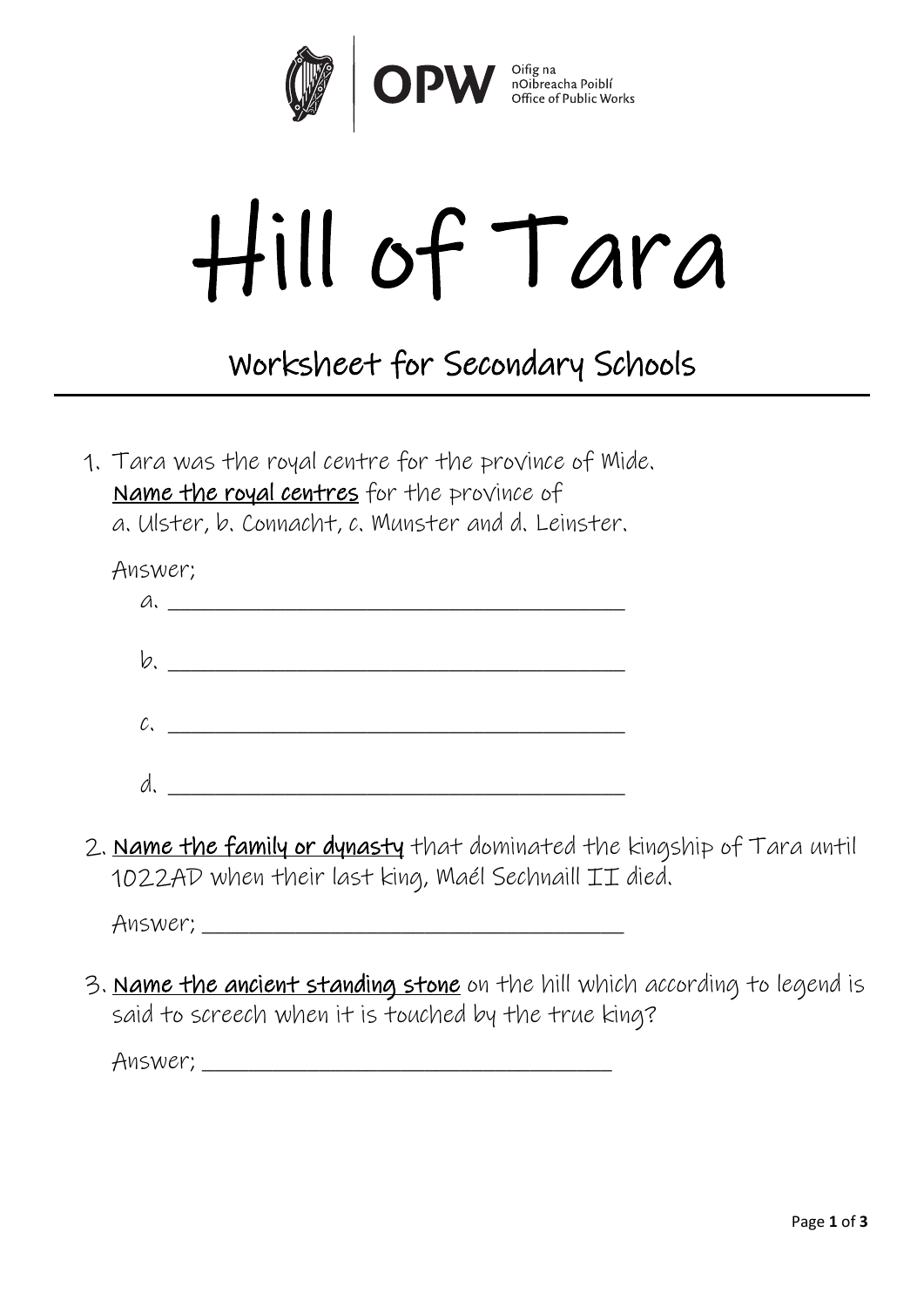4. Name the powerful goddess of sovereignty associated with Tara.

Answer; \_\_\_\_\_\_\_\_\_\_\_\_\_\_\_\_\_\_\_\_\_\_\_\_\_\_\_\_\_\_\_\_\_\_\_\_\_\_\_\_

5. The oldest visible monument on the Hill of Tara is a 5,000 year old Neolithic passage tomb. By what name is it better known as?

Answer;

6. There are 2 other major Neolithic passage tomb cemeteries in Co. Meath. Can you name them?

| Answer; |  |  |  |
|---------|--|--|--|
| a.      |  |  |  |
| D.      |  |  |  |
| C.      |  |  |  |

7. According to legend, St. Patrick lit the paschal fire in opposition to the pagan king of Tara on which hill in Co. Meath?

Answer; \_\_\_\_\_\_\_\_\_\_\_\_\_\_\_\_\_\_\_\_\_\_\_\_\_\_\_\_\_\_\_\_\_\_\_\_\_\_\_

8. Who was the High King of Tara at the time of the lighting of the paschal fire by St Patrick?

Answer;

9. Who was the archaeologist that directed the excavations at Rath na Seanad or Rath of the Synods in the 1950s?

Answer; \_\_\_\_\_\_\_\_\_\_\_\_\_\_\_\_\_\_\_\_\_\_\_\_\_\_\_\_\_\_\_\_\_\_\_\_\_\_\_\_\_

10. What is the name of the Archaeological Research group that has been working since 1992 to enhance our knowledge of Tara through archaeology, literature, remote sensing and non-intrusive surveys?

Answers; \_\_\_\_\_\_\_\_\_\_\_\_\_\_\_\_\_\_\_\_\_\_\_\_\_\_\_\_\_\_\_\_\_\_\_\_\_\_